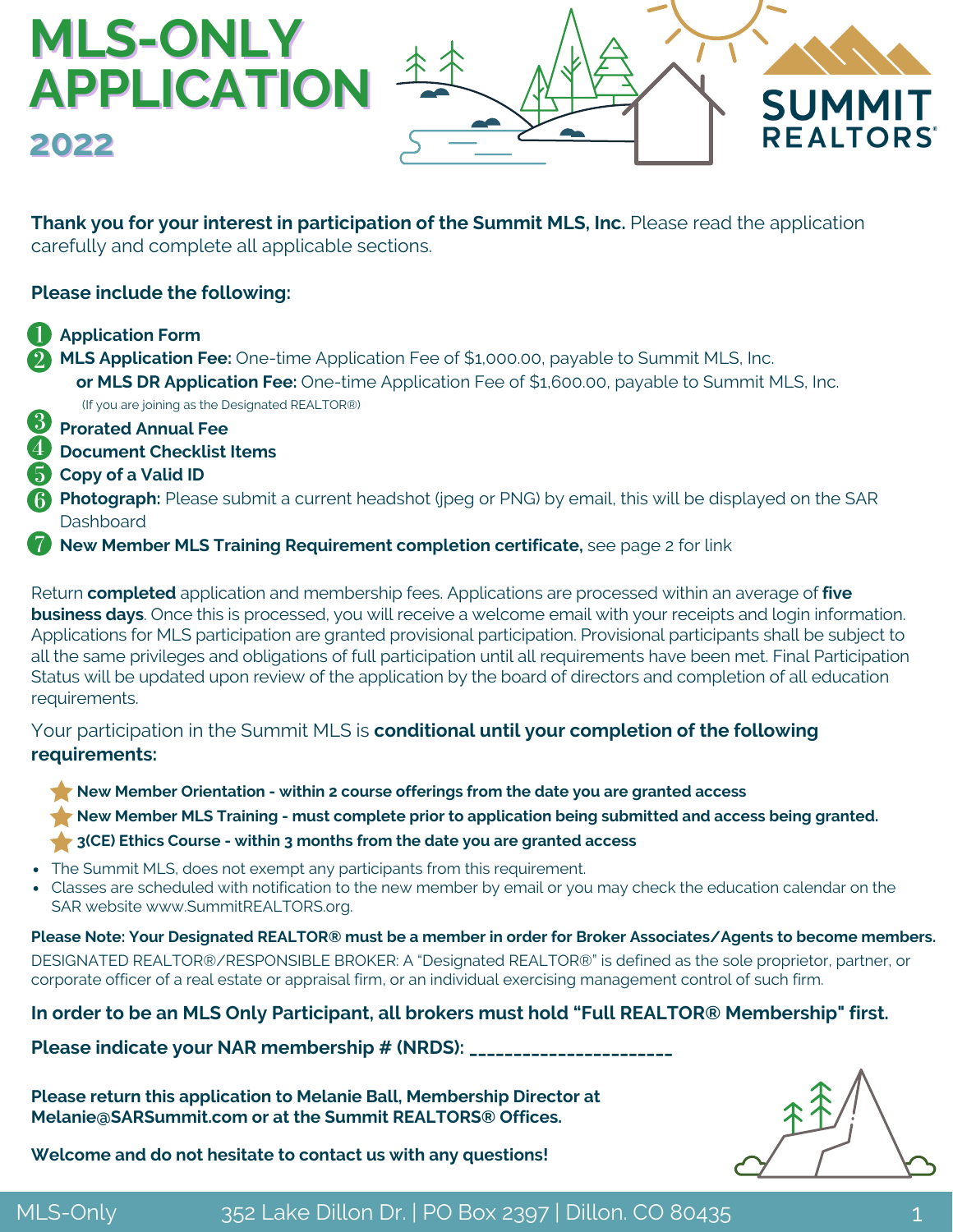# **APPLICATION SUMMIT REALTORS**

## **THE FINE PRINT**

**2022**

**MLS-ONLY**

**I hereby apply for MLS Only Participation in the Summit MLS, Inc.** and am enclosing my payment for a **one-time application fee.** I understand that the application fee is **nonrefundable.**

#### **MLS Training Requirement:**

Any applicant for MLS participation and any licensee, (including licensed or certified appraisers) affiliated with the MLS Participant who has access to and use of MLS-generated information shall complete an orientation program of no more than eight (8) classroom hours devoted to MLS rules and regulations and computer training related to MLS information entry and retrieval and operation of the MLS prior to being granted access to the MLS. Please use the following link to access and complete this requirement prior to being granted access to the MLS systems.

**[https://Summitrealtors.digitalchalk.com/learn/2022-new-member-mls-training-free-offering](https://summitrealtors.digitalchalk.com/learn/2022-new-member-mls-training-free-offering)**

**I will complete a 3 HOUR ETHICS & PROFESSIONAL STANDARDS course within 90 days after granted MLS access,** and shall pass such reasonable and nondiscriminatory written examination thereon as may be required by the Committee.

I agree to abide by the Code of Ethics of the National Association, which includes the duty to arbitrate (or to mediate if required by the association), as well as the Constitution, Bylaws and Rules and Regulations of the Association, the State Association and the National Association. Further, if required, I agree to satisfactorily complete the periodic Code of Ethics training and a reasonable and non-discriminatory written examination on such Code, Constitutions, Bylaws and Rules and Regulations.

Participation is final only upon approval by the Board of Directors and may be revoked should completion of New Member MLS Training not be completed within the time-frame established.

**NOTE:** Applicant acknowledges that if accepted as a participant and he/she subsequently resigns from the MLS or otherwise causes participation to terminate with an ethics complaint pending, the Board of Directors may condition renewal of participation upon applicant's certification that he/she will submit to the pending ethics proceeding and will abide by the decision of the hearing panel. If applicant resigns or otherwise causes participation to terminate, the duty to submit to arbitration continues in effect even after participation lapses or is terminated, provided the dispute arose while applicant was a REALTOR®.

**NOTE:** It is a "SAR Board Policy" that if membership is terminated for non-payment of annual renewal dues or for dropping membership, the applicant may reapply for membership in the manner prescribed for new applicants for membership, as specified in the Bylaws of the Association. Article X- DUES and ASSESSMENTS Section 1: Application Fee. The Board of Directors may adopt an application fee for REALTOR® Membership in reasonable amount, not exceeding three times the amount of the annual dues for REALTOR® Membership, which shall be required to accompany each application for REALTOR® Membership and which shall become the property of the Association upon final approval of the application.

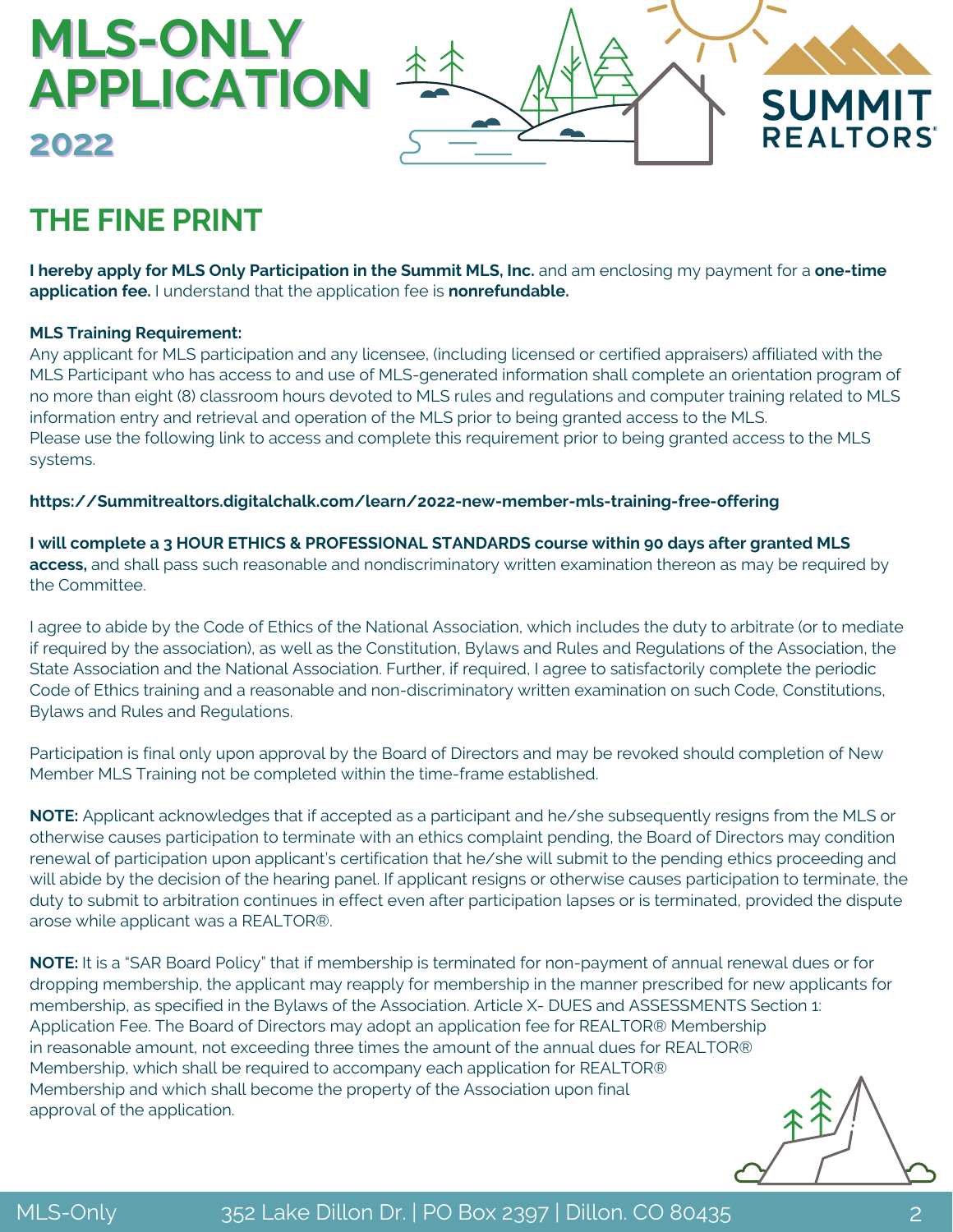

### **PERSONAL**

**2022**

**MLS-ONLY**

| <b>LICENSE</b><br>Licensed/Certified Appraiser: Ves No                                                                     |                                                                                                                |  |  |
|----------------------------------------------------------------------------------------------------------------------------|----------------------------------------------------------------------------------------------------------------|--|--|
|                                                                                                                            |                                                                                                                |  |  |
| <b>COMPANY</b>                                                                                                             |                                                                                                                |  |  |
|                                                                                                                            |                                                                                                                |  |  |
|                                                                                                                            |                                                                                                                |  |  |
|                                                                                                                            |                                                                                                                |  |  |
|                                                                                                                            |                                                                                                                |  |  |
| Sole Proprietor   Partnership   Corporation   LLC<br>Company Type                                                          | Other, specify ___________                                                                                     |  |  |
| Principal<br>Partner<br>Your Position:<br><b>Branch Officer Manager</b>                                                    | Corporate Officer<br>Majority Shareholder<br>Non-principal Licensee<br>Other, specify ___________              |  |  |
|                                                                                                                            |                                                                                                                |  |  |
| How many licensed brokers are in your Brokerage?: ______________                                                           |                                                                                                                |  |  |
| Is the Office Address, as stated your principal place of business?                                                         | <b>Yes</b><br><b>No</b>                                                                                        |  |  |
|                                                                                                                            | If not, or if you have any branch offices, please indicate and give address: _________________________________ |  |  |
|                                                                                                                            | Town: __________________________________State: _________________________________ Zip Code: ___________________ |  |  |
| <b>CONTACT</b><br>Home<br>Preferred Phone:<br><b>Office</b><br>Cell<br>Office<br><b>Preferred Mailing Address:</b><br>Home | Other                                                                                                          |  |  |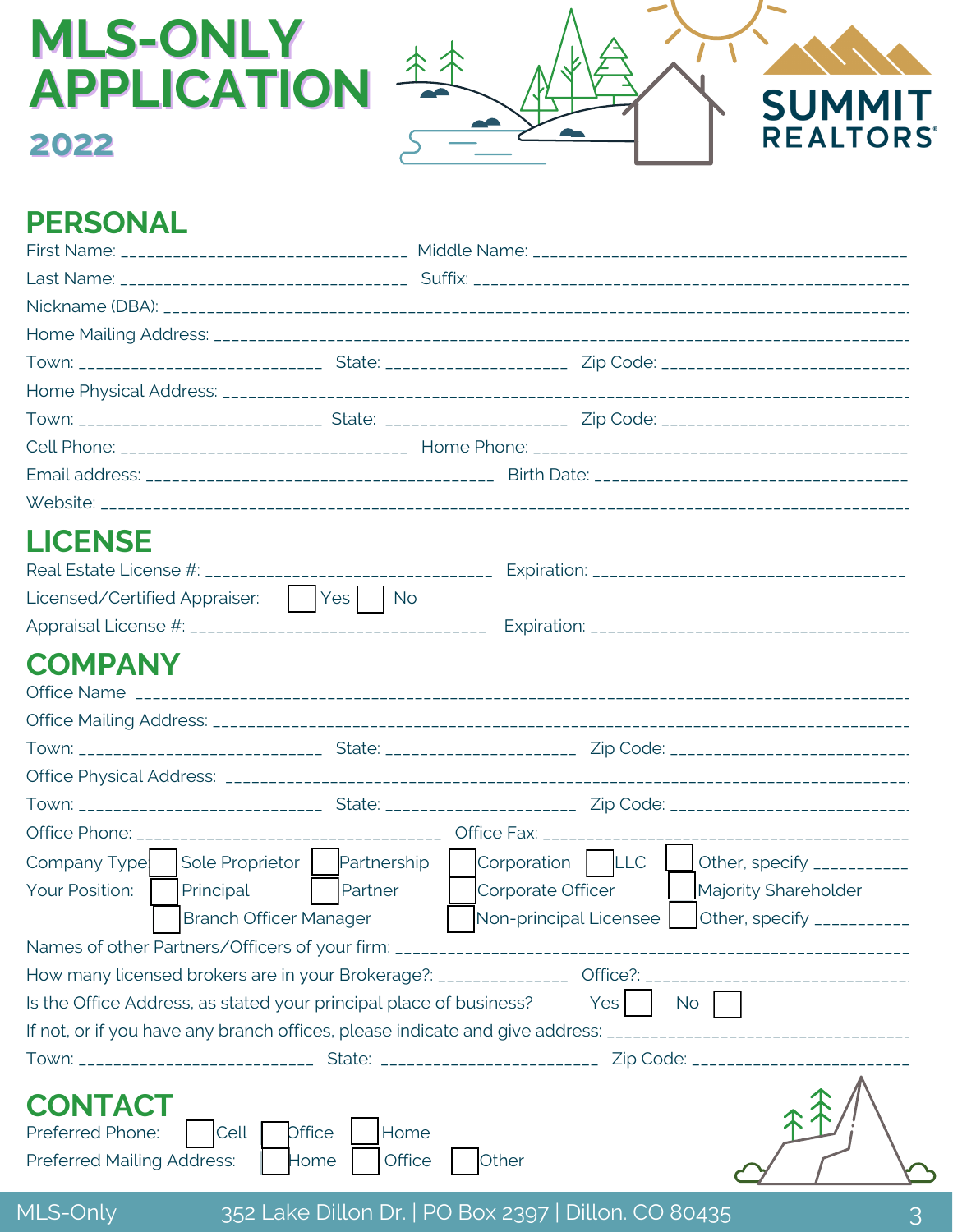| <b>MLS-ONLY</b><br><b>APPLICATION</b>                                                                                                                                                                                                                            |     | <b>SUMMIT</b>               |
|------------------------------------------------------------------------------------------------------------------------------------------------------------------------------------------------------------------------------------------------------------------|-----|-----------------------------|
| 2022                                                                                                                                                                                                                                                             |     | <b>REALTORS</b>             |
| <b>APPLICANT INFO</b>                                                                                                                                                                                                                                            |     |                             |
| Are you currently a member of any other Association of REALTORS®?                                                                                                                                                                                                | Yes | No                          |
| Do you have any <b>unsatisfied discipline pending for violation</b> of the Code of Ethics? $\begin{bmatrix} \n\end{bmatrix}$ $\begin{bmatrix} N \infty \\ \n\end{bmatrix}$                                                                                       |     |                             |
|                                                                                                                                                                                                                                                                  |     |                             |
|                                                                                                                                                                                                                                                                  |     |                             |
| Have you been refused membership in any other Association of REALTORS®?<br>If yes, please state the basis for each such refusal and detail the circumstances related thereto:                                                                                    | Yes | $\overline{\phantom{a}}$ No |
| Do you hold, or have you ever held, a real estate license in any other State?                                                                                                                                                                                    | Yes | <b>No</b>                   |
| Do you have any record of civil judgments imposed within the past seven (7) years involving judgments of civil rights<br>laws, real estate license laws, or other laws prohibiting unprofessional conduct rendered by the courts or other<br>lawful authorities? | Yes | <b>No</b>                   |
| Do you have a record of <b>criminal conviction(s</b> ) within the past seven (7) years?                                                                                                                                                                          | Yes | No.                         |
| <u>I CEDTIFV</u>                                                                                                                                                                                                                                                 |     |                             |

**I CERTIFY**

I hereby certify that the foregoing information furnished by me is true and correct, and I agree that failure to provide complete and accurate information as requested, or any misstatement of fact, shall be grounds for revocation of my membership if granted. I further agree that, if accepted for membership in the Board, I shall pay the fees and dues as from time to time established.

NOTE: Payments to the Summit REALTORS® are not deductible as charitable contributions. Such payments may, however, be deductible as an ordinary and necessary business expense. No refunds.

By signing below, I consent that the REALTOR® Associations (local, state, national) and their subsidiaries, if any (e.g., MLS, Foundation) may contact me at the specified address, telephone numbers, fax numbers, email address or other means of communication available. This consent applies to changes in contact information that may be provided by me to the Association(s) in the future. This consent recognizes that certain state and federal laws may place limits on communications that I am waiving to receive all communications as part of my membership.

**Signature: \_\_\_\_\_\_\_\_\_\_\_\_\_\_\_\_\_\_\_\_\_\_\_\_\_\_\_\_\_ Date: \_\_\_\_\_\_\_\_\_\_\_\_\_\_\_\_\_\_\_**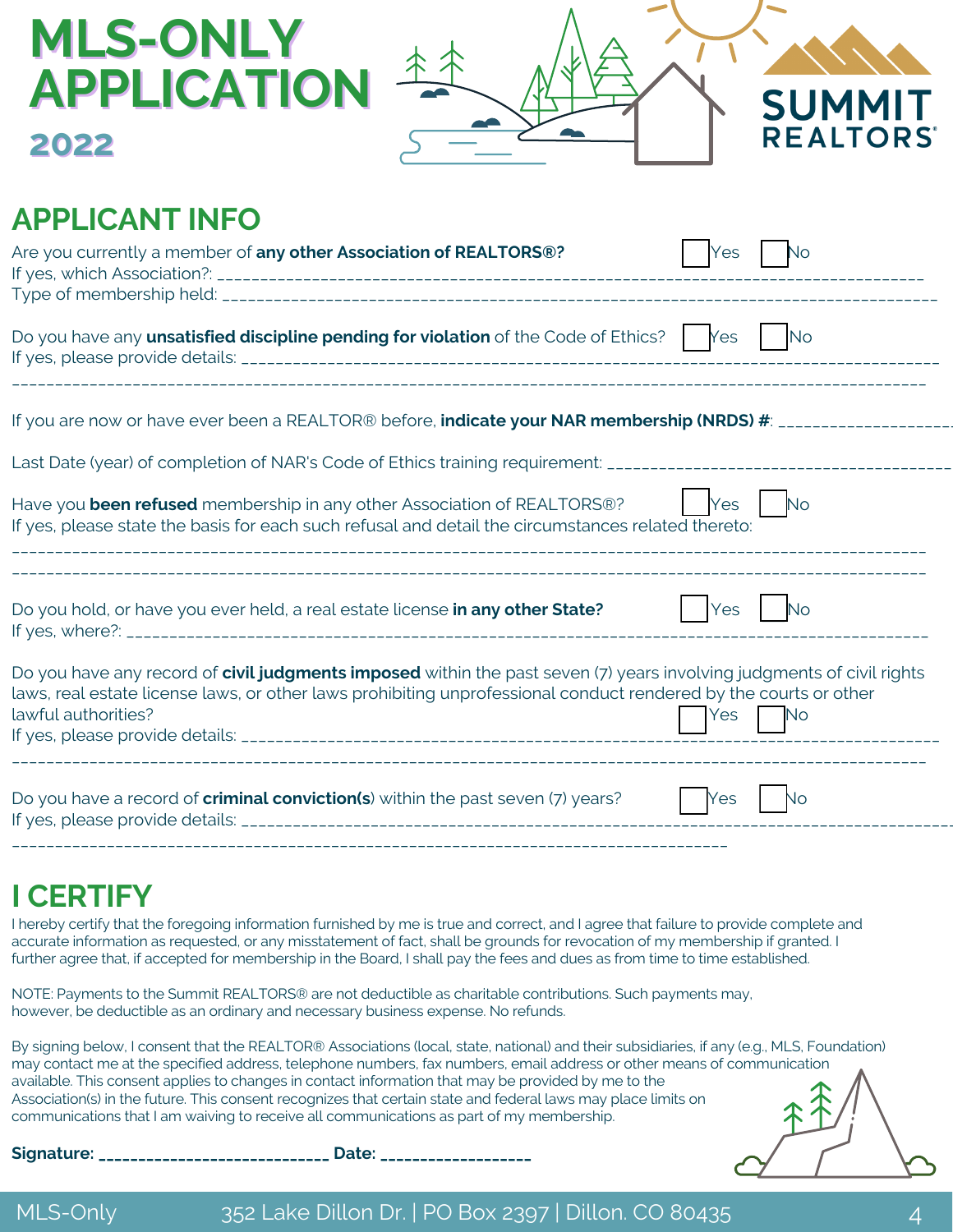# **MLS-ONLY APPLICATION 2022**



## **MLS AGREEMENT**

Summit REALTORS® ("SAR") is pleased that you are seeking MLS services in the Summit MLS ("Summit MLS, Inc.") through our organization. The Summit MLS covers the areas of Breckenridge, Frisco, Dillon, Silverthorne, Keystone, Copper Mountain, Park County, and Lake County. There are no additional charges for inputting listings or time charges when logged on to the system. However, each individual User ID is monitored by the MLS. In the event of misuse or duplicate login, this will result in termination of MLS access.

Once access is granted and payment is received, you will be notified by email. This email will contain your personal MLS ID and password. You will also receive additional information regarding your access/participation. As a participant in the MLS, you are required to complete a MLS Training class within 2 course offerings of granted access. These training courses are held bi-monthly at the SAR Board Office.

Classes are scheduled with notification to the new member by email or check the education calendar on the SAR website www.SummitREALTORS.org.

I agree as a condition of participation in the MLS to abide by all relevant Bylaws, Rules and other obligations of participation including payment of fees. I confirm that I currently, and will on a continual and ongoing basis in the operation of my real estate business activities, actively endeavor to list real property of the type filed with the MLS and/or accept offers of cooperation and compensation made by other Participants through the MLS. I agree that I must continue to engage in such activities during my participation in the MLS. I further agree to be bound by the Code of Ethics on the same terms and conditions as board/association members including the obligation to submit to ethics hearings and the duty to arbitrate contractual disputes with other REALTORS® in accordance with the established procedures of the board/association. I understand that a violation of the Code of Ethics may result in termination of my MLS privileges and that I may be assessed an administrative processing fee which may be in addition to any discipline, including fines, that may be imposed.

**Signature: \_\_\_\_\_\_\_\_\_\_\_\_\_\_\_\_\_\_\_\_\_\_\_\_\_\_\_\_\_ Date: \_\_\_\_\_\_\_\_\_\_\_\_\_\_\_\_\_\_\_**

### **MLS MONTHLY FEE**

Once granted access, **you will be billed \$50.00 per month for the access to the MLS System.** This fee will be ongoing and can be viewed on the SAR Dashboard, accessible from the MLS. You have the option to pay this monthly; on-line, by check or set up an Auto Payment to be charged to a card on file, on or after the 15th of each month.

#### **I would like to Pay my \$50.00 MLS Fee:**

By Check Monthly - Payable to Summit MLS, Inc Mail to: SAR, PO Box 2397, Dillon, CO 80435 By Check for the Year - \$\_\_\_\_\_\_\_\_\_\_\_\_\_\_\_\_\_\_\_\_\_\_ Check # \_\_\_\_\_\_\_\_\_\_\_\_\_\_\_\_\_\_\_\_\_\_\_\_ By CC Monthly From the SAR Dashboard By Auto Payment - Please fill out attached CC Auth Form

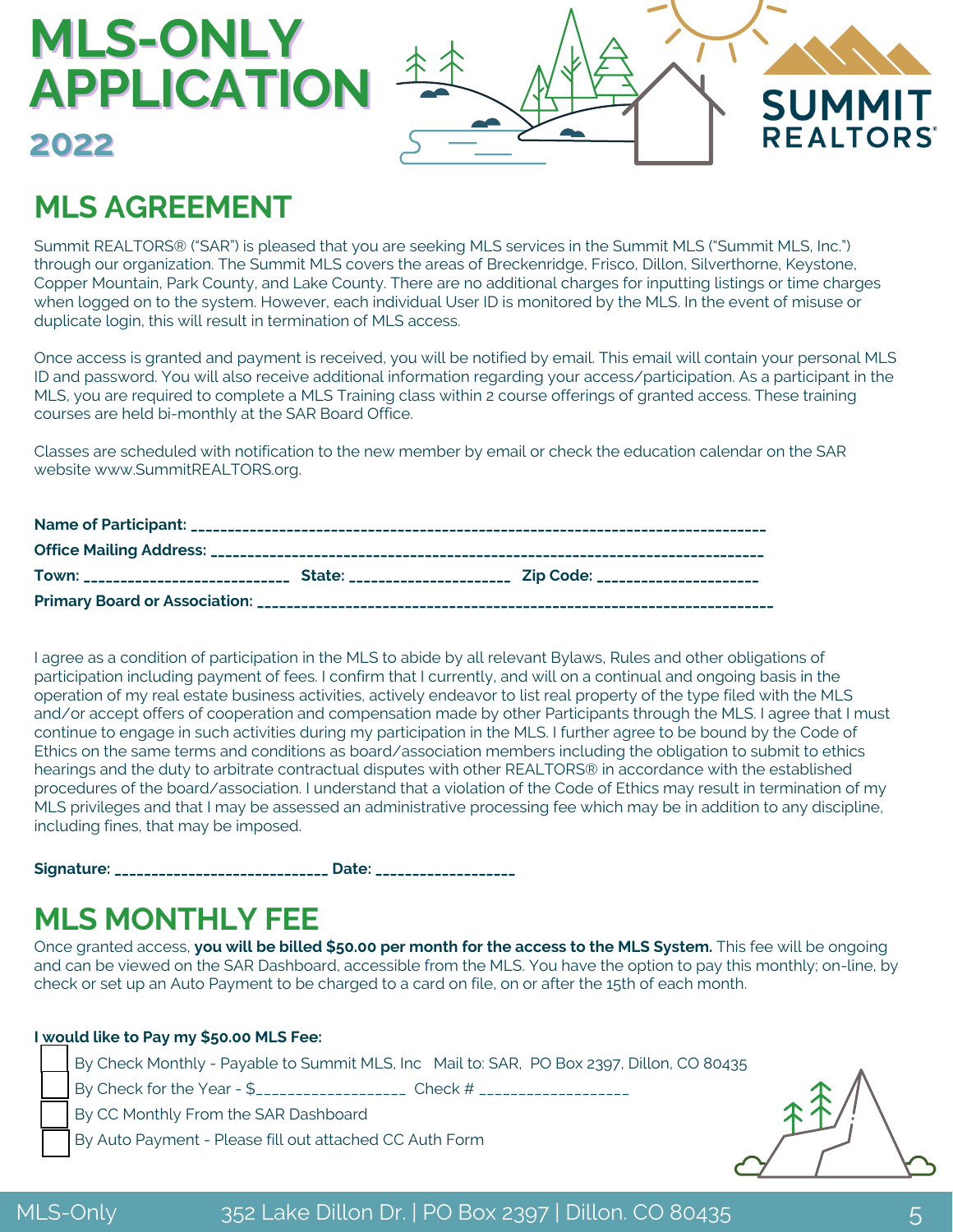

### **DOCUMENT CHECKLIST**

**MLS-ONLY**

**2022**

In order to be considered for access to the Summit MLS, Inc. database, you **must complete one** of the following three items in conjunction with your application:

| Provide documentation confirming that you have participated in a real estate transaction involving a property listed |
|----------------------------------------------------------------------------------------------------------------------|
| $\overline{\phantom{a}}$ in the Summit MLS, Inc. between January 1, 2008 and today's date; <b>or</b>                 |

Confirm in writing that your firm actively endeavors to acquire listings of properties for sale to be submitted to the Summit MLS, Inc. and/or represent buyers seeking properties for sale in the Summit MLS, Inc.-utilizing the Summit MLS, Inc. on a continual and on going basis, and provide a description of your activities in that regard; **or**

New Member MLS Training Requirement **Completion Certificate,** see page 2 for link

**Complete the following only if you are an appraiser:** Confirm in writing that your firm engages in appraisal activities exclusively and that there are no real estate brokers or sales licensees licensed with you or your firm. Please include your appraisal license number and the state in which you're licensed on page 5 of the "MLS Participation Agreement."

**Required questions to be answered:** As part of your application, please provide us with further detailed information on how you will undertake to accomplish your foregoing stated objectives. Please provide us with information regarding the following questions:

1.) How many agents do you manage out of your real estate brokerage? \_\_\_\_\_\_\_\_\_\_\_\_\_\_\_\_\_\_\_\_\_\_\_\_\_\_\_\_\_\_\_\_

2.) In how many transactions have you participated with respect to properties located in the jurisdiction of the Summit ML

Inc. since January 1, 2010? \_\_\_\_\_\_\_\_\_\_\_\_\_\_\_\_\_\_\_\_\_\_\_\_\_\_\_\_\_\_\_\_\_\_\_\_\_\_\_\_\_\_\_\_\_\_\_\_\_\_\_\_\_\_\_\_\_\_\_

3.) Given that your brokerage is located in \_\_\_\_\_\_\_\_\_\_\_, how do you plan to list properties in the Summit MLS. Inc.?

\_\_\_\_\_\_\_\_\_\_\_\_\_\_\_\_\_\_\_\_\_\_\_\_\_\_\_\_\_\_\_\_\_\_\_\_\_\_\_\_\_\_\_\_\_\_\_\_\_\_\_\_\_\_\_\_\_\_\_\_\_\_\_\_\_\_\_\_\_\_\_\_\_\_\_\_\_\_\_\_\_\_\_\_\_\_

4.) Will you operate in the State of Colorado through a virtual office website ("VOW")? \_\_\_\_\_\_\_\_\_\_\_\_\_\_\_\_\_\_\_\_\_\_

I agree as a condition of participation in the MLS to abide by all relevant Bylaws, Rules and other obligations of participation including payment of fees. I confirm that I currently, and will on a continual and ongoing basis in the operation of my real estate business activities, actively endeavor to list real property of the type filed with the MLS and/or accept offers of cooperation and compensation made by other Participants through the MLS. I agree that I must continue to engage in such activities during my participation in the MLS. I further agree to be bound by the Code of Ethics on the same terms and conditions as board/association members including the obligation to submit to ethics hearings and the duty to arbitrate contractual disputes with other REALTORS® in accordance with the established procedures of the board/association. I understand that a violation of the Code of Ethics may result in termination of my MLS privileges and that I may be assessed an administrative processing fee which may be in addition to any discipline, including fines, that may be imposed.

**Signature: \_\_\_\_\_\_\_\_\_\_\_\_\_\_\_\_\_\_\_\_\_\_\_\_\_\_\_\_\_ Date: \_\_\_\_\_\_\_\_\_\_\_\_\_\_\_\_\_\_\_**



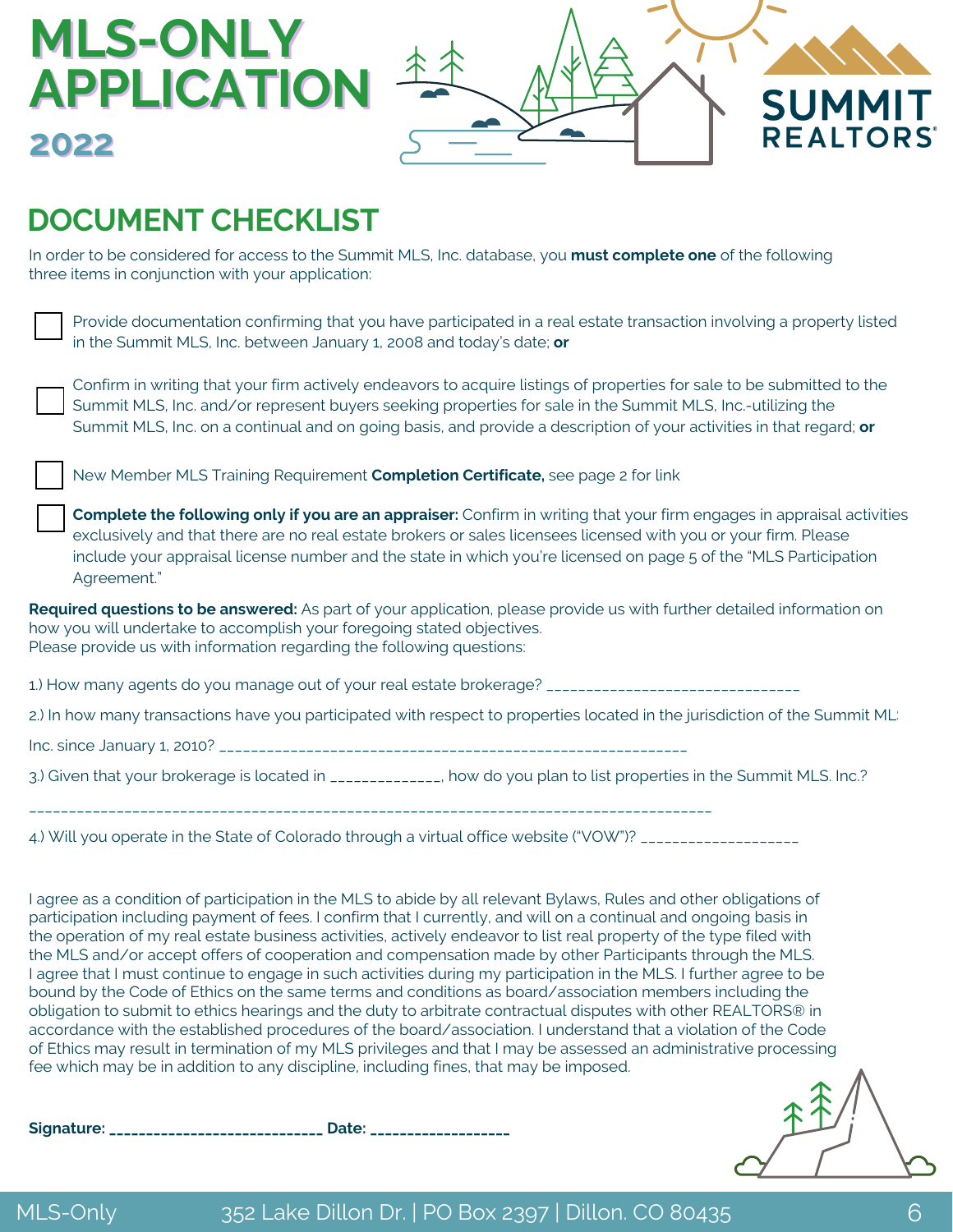

#### **This is to be signed by your Employing Broker. IF your Employing Broker is NOT a member of SAR or a Participant in the Summit MLS, the Designated REALTOR® for the office must also sign below.**

I hereby certify that the applicant for membership in Summit REALTORS® named below is licensed as a "Broker Associate" under my Broker's License, at the address listed below.

| Is Employing Broker is a Member of SAR or a Participant of Summit MLS?   Yes<br><b>No</b>           |
|-----------------------------------------------------------------------------------------------------|
| IF NOT, Designated REALTOR® for the office must ALSO sign below.                                    |
|                                                                                                     |
|                                                                                                     |
| Designated REALTOR® Signature: __________________________________ Date: ___________________________ |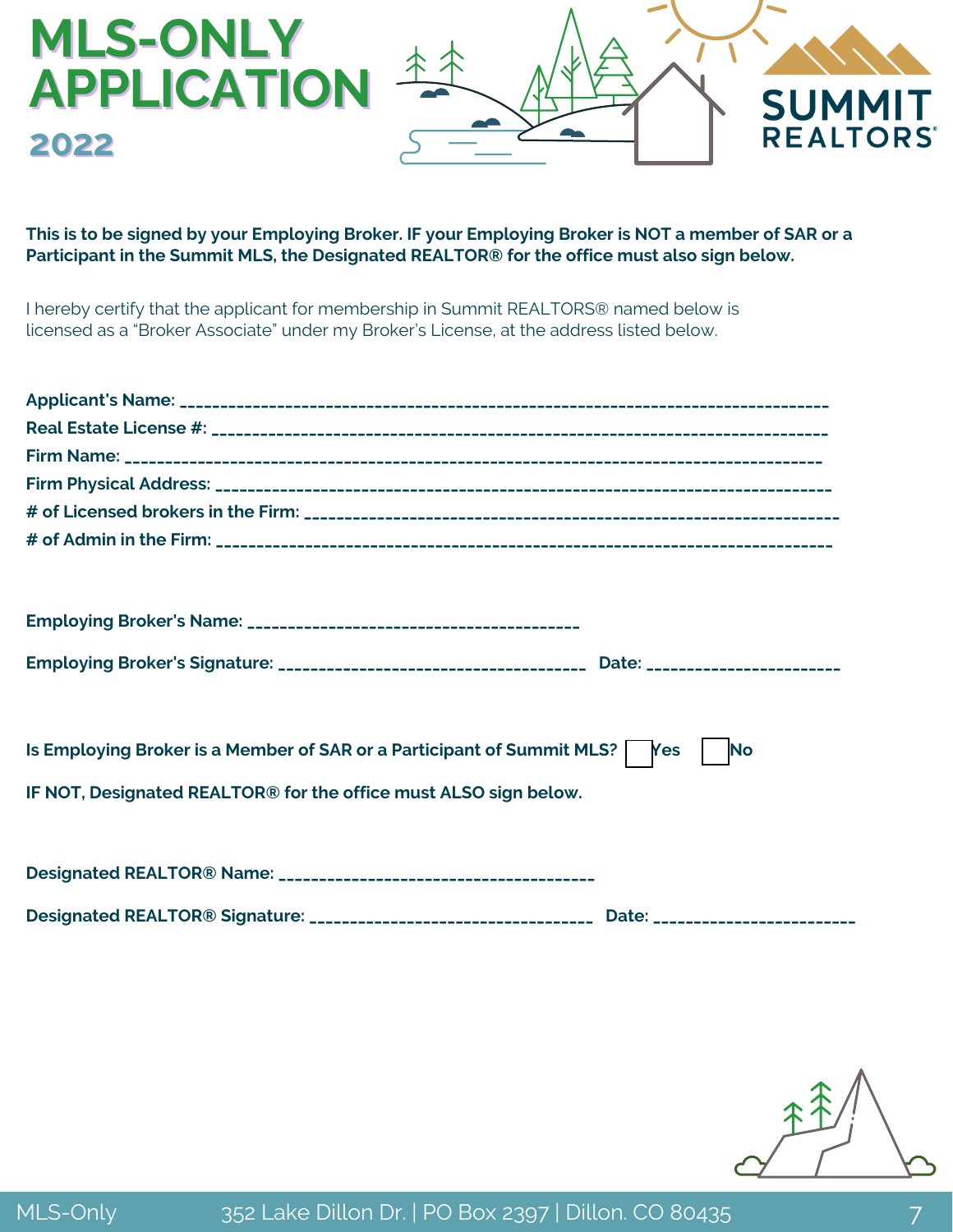

### **FEES AND PAYMENTS**

**MLS Application Fee - \$1,000.00, payable to Summit MLS, Inc. or MLS DR Application Fee- \$1,600.00, payable to Summit MLS, Inc.**

**NOTE:** The Application Fee's are "One Time" as long as you remain a Participant of the Summit MLS. If you terminate your membership and wish to rejoin at a later date, the application fee will be due again for reinstatement of your membership.

**NOTE:** With MLS Only Participation, the Designated REALTOR® is required to join first in order for Broker Associates/Agents to become members.

|  |  | I would like to Pay my   \$1,000.00 or   \$1,600.00 DR MLS Application Fee: |  |
|--|--|-----------------------------------------------------------------------------|--|
|  |  | By Check, payable to Summit MLS, Inc. Check # ________________              |  |
|  |  | By Credit Card - Please fill out attached CC Authorization Form             |  |

#### Annual Fees are are Prorated to the month you are granted access, please see below for the breakdown: **Payable to Summit MLS, Inc.**

|                | Januarv  | <b>February</b> | March    | April    | May      | June     | July     | August   | <b>September</b> | <b>October</b> | <b>November</b> | <b>December</b> |
|----------------|----------|-----------------|----------|----------|----------|----------|----------|----------|------------------|----------------|-----------------|-----------------|
| <b>MLS Fee</b> | \$360.00 | \$330.00        | \$300.00 | \$270.00 | \$240.00 | \$210.00 | \$180.00 | \$150.00 | \$120.00         | \$90.00        | \$60.00         | \$30.00         |

#### **I would like to pay my Prorated Fee:**

By Check, payable to Summit MLS, Inc. Check # \_\_\_\_\_\_\_\_\_\_\_\_\_\_\_\_\_\_\_

By Credit Card - Please fill out attached CC Authorization Form

#### **How did you hear about Summit REALTORS®?**

**\_\_\_\_\_\_\_\_\_\_\_\_\_\_\_\_\_\_\_\_\_\_\_\_\_\_\_\_\_\_\_\_\_\_\_\_\_\_\_\_\_\_\_\_\_\_\_\_\_\_\_\_\_\_\_\_\_\_\_\_\_\_\_\_\_\_\_\_\_\_\_\_\_\_\_\_ \_\_\_\_\_\_\_\_\_\_\_\_\_\_\_\_\_\_\_\_\_\_\_\_\_\_\_\_\_\_\_\_\_\_\_\_\_\_\_\_\_\_\_\_\_\_\_\_\_\_\_\_\_\_\_\_\_\_\_\_\_\_\_\_\_\_\_\_\_\_\_\_\_\_\_\_ \_\_\_\_\_\_\_\_\_\_\_\_\_\_\_\_\_\_\_\_\_\_\_\_\_\_\_\_\_\_\_\_\_\_\_\_\_\_\_\_\_\_\_\_\_\_\_\_\_\_\_\_\_\_\_\_\_\_\_\_\_\_\_\_\_\_\_\_\_\_\_\_\_\_\_\_ \_\_\_\_\_\_\_\_\_\_\_\_\_\_\_\_\_\_\_\_\_\_\_\_\_\_\_\_\_\_\_\_\_\_\_\_\_\_\_\_\_\_\_\_\_\_\_\_\_\_\_\_\_\_\_\_\_\_\_\_\_\_\_\_\_\_\_\_\_\_\_\_\_\_\_\_ \_\_\_\_\_\_\_\_\_\_\_\_\_\_\_\_\_\_\_\_\_\_\_\_\_\_\_\_\_\_\_\_\_\_\_\_\_\_\_\_\_\_\_\_\_\_\_\_\_\_\_\_\_\_\_\_\_\_\_\_\_\_\_\_\_\_\_\_\_\_\_\_\_\_\_\_**